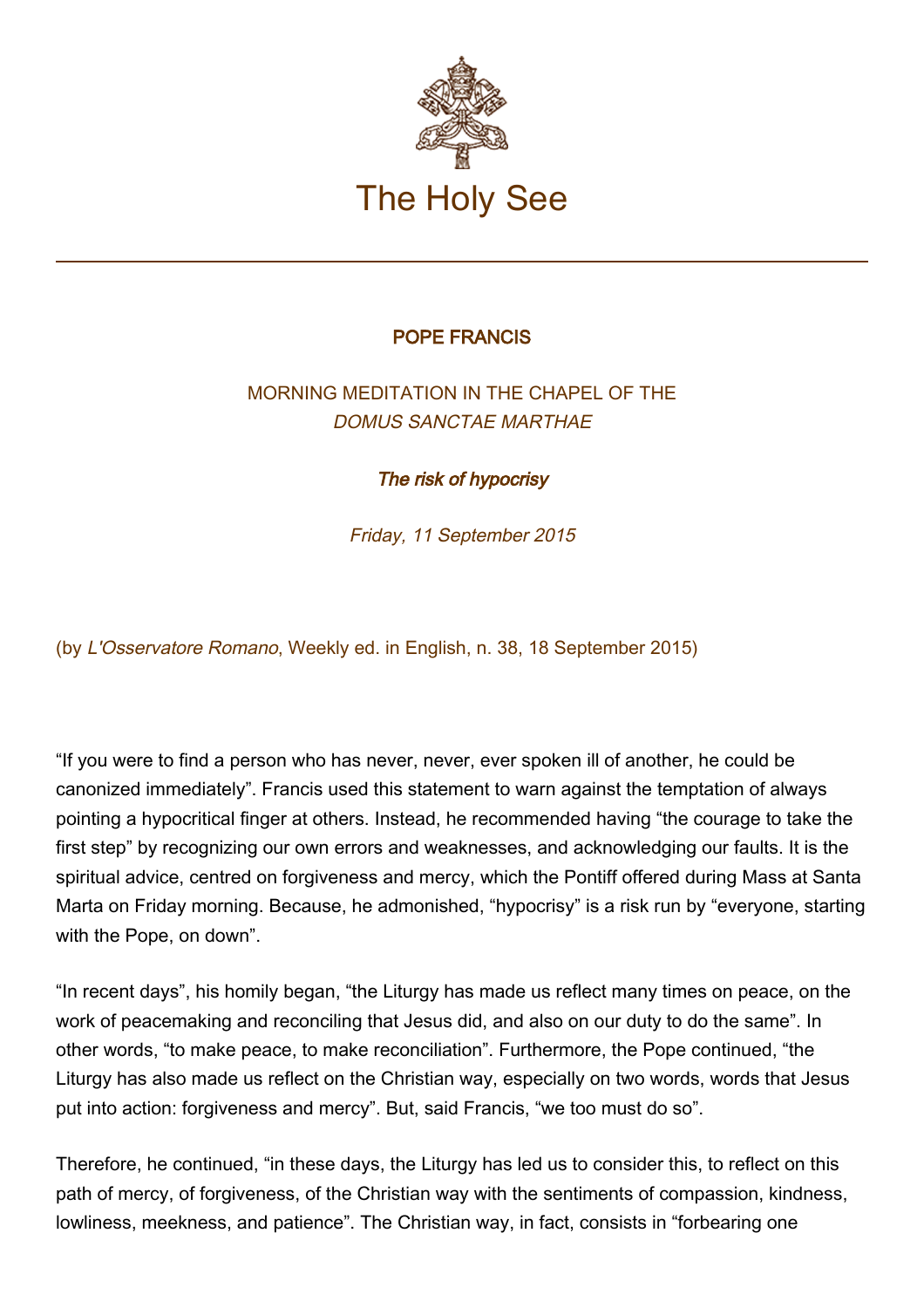another". It is an attitude that "leads to love, to forgiveness, to patience", because "the Christian way is patience. It is great".

"The Lord", the Pontiff explained, "told us that along with this great spirit, there is also something else: generosity, the generosity of forgiveness, the generosity of mercy". And "it spurs us to be like this, generous, and to give: to give all we have, from our heart; to give love above all". In this respect, he added, "he speaks to us about the 'reward': judge not and you shall not be judged; condemn not and you shall not be condemned".

This, therefore, Francis affirmed, "is the Lord's summation: forgive and you shall be forgiven; give and you shall receive". But "what will you receive? A good, brimming, abundant, overflowing amount", the Pope said, "will be deposited within your bosom, because your journey shall be measured according to the standard by which you judge". That is to say, "if you have a great deal of love, mercy, generosity, you will be judged accordingly".

Thus, the Pontiff pointed out "the summation of the thoughts of the Liturgies of recent days". "All of us", he continued, "could say: 'This is beautiful, eh! But Father, it's beautiful but how does one do it? How does one begin? What is the first step to get onto this path?".

The Pope responded that by looking to the Liturgy itself, we see this "first step, both in the First Reading and in the Gospel". He explained that "the first step is acknowledging our faults, the courage to acknowledge our own faults, before blaming others". The Apostle Paul, in the First Letter to Timothy (1:1-2, 12-14), "praises the Lord for having chosen him, and gives thanks "because he judged me faithful by appointing me to his service, though I formerly blasphemed and persecuted and insulted him". This, Francis explained, "was mercy". Paul "tells what he himself was, a blasphemer, but one who blasphemed was condemned to stoning, to death". Thus Paul "persecuted Jesus Christ, insulted him, was a man who did not have peace in his soul nor did he make peace with others". And today, "Paul teaches us to acknowledge our faults".

In the passage from the Gospel according to Luke (6:39-42) "the Lord, with the image of the speck that is in your brother's eye and of the log that is in your own, teaches us the same thing: brother, first take the log out of your own eye, and then you will see clearly to take out the speck that is in your brother's eye". Therefore, the "first step" is: "acknowledge your faults".

Thus, Francis also suggested an examination of conscience, "when we have thoughts about other people", such as: "Look, this one is like this, that man is that way, that one does this, and this one...". In those very moments it is appropriate to ask yourself: "And what about you, what do you do? What do I do? Am I just? Do I feel like the judge removing the speck from the eyes of others and blaming others?".

In such situations Jesus chooses the word "hypocrite", which, the Pope noted, "he uses only with